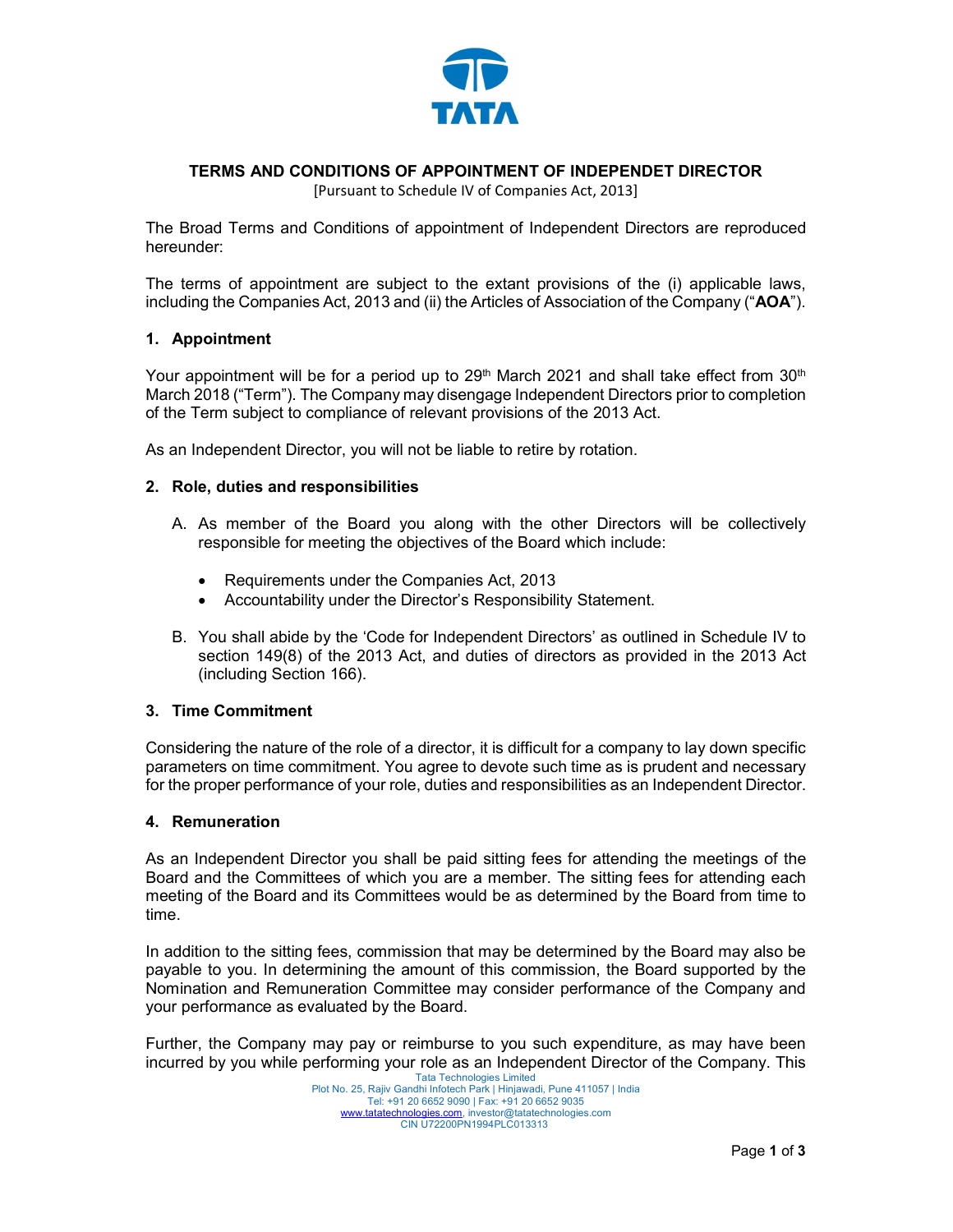

could include reimbursement of expenditure incurred by you for accommodation, travel and any out of pocket expenses for attending Board/ Committee meetings, General Meetings, court convened meetings, meetings with shareholders/ creditors/ management, site visits, induction and training (organized by the Company for Directors) and in obtaining, subject to the expense being reasonable, professional advice from independent advisors in the furtherance of your duties as an Independent Director.

#### 5. Insurance

The Company will take an appropriate Directors' and Officers' Liability Insurance policy and pay the premiums for the same. It is intended to maintain such insurance cover for the Term of your appointment, subject to the terms of such policy in force from time to time. A copy of the policy document will be supplied on request.

### 6. Tata Code of Conduct

As an Independent Director of the Company, you agree to comply with the Tata Code of Conduct for Non-Executive Directors (NEDs).

Unless specifically authorized by the Company, you shall not disclose company and business information to constituencies such as the media, the financial community, employees, shareholders, agents, franchisees, dealers, distributors and importers.

Your obligation of confidentiality shall survive cessation of your directorship with the Company.

We would also like to draw your attention to the applicability of both, Securities and Exchange Board of India (Prohibition of Insider Trading) Regulations, 1992 and the Tata Code of Conduct on Prevention of Insider Trading, prohibiting disclosure or use of unpublished price sensitive information.

Additionally, you shall not participate in any business activity which might impede the application of your independent judgment in the best interest of the Company.

All Directors are required to sign a confirmation of acceptance of the Tata Code of Conduct for NEDs as adopted by the Board on annual basis.

## 7. Training and Development

The Company may, if required, conduct formal training program for its Independent Directors which may include any or all of the following:

- Board roles and responsibilities, whilst seeking to build working relationship among the Board members,
- Company's vision, strategic direction, core values, ethics and corporate governance practices,
- Familiarization with financial matters, management team and business operations,
- Meetings with stakeholders, visits to business locations and meetings with senior and middle management.